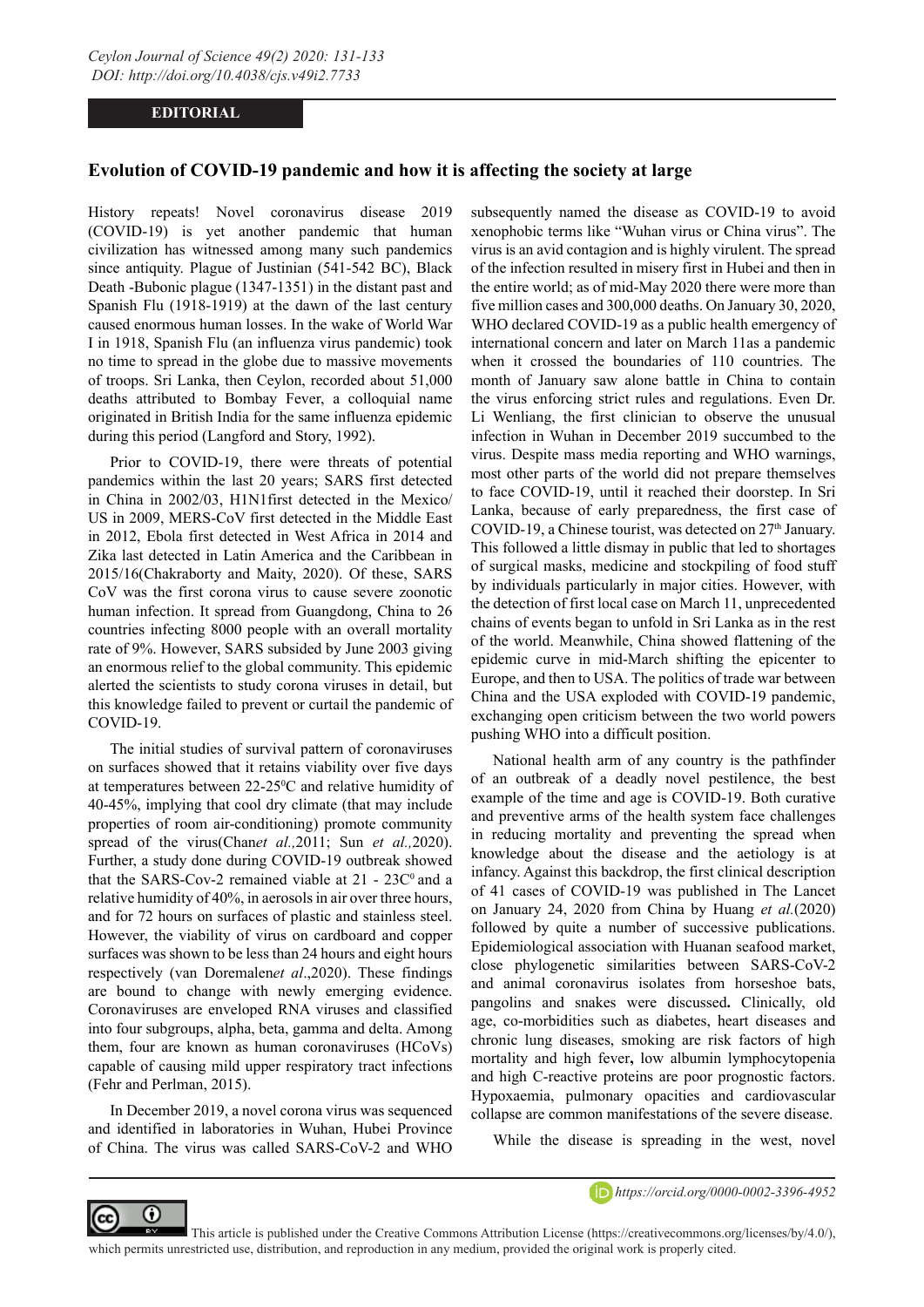descriptions on pathophysiology such as thrombotic phenomena and cleavage of haemoglobin reducing the oxygen carrying capacity are hypothesized. Mass screening, using RT-PCR on naso-pharyngeal swabs, find the unexpected scale of positive asymptomatic people, and they are the carriers of the infection and viral shedders promoting community spread. The WHO strongly recommended social distancing by at least one-meter, frequent hand washing with soap and water, use of 70% alcohol rub and wearing face masks outside the residence as preventive measures. Depending on the impact of the local outbreak, economic and social aspiration of people and the states, different countries adopted different levels of drastic measures such as lockdown of cities, restriction of public gatherings and movements, closing down of educational institutions, government departments and industries, and closing the country borders and airports as preventive strategies. As infected workers were returning from Italy and South Korea to Sri Lanka, the government implemented two weeks of quarantine in newly established centers from early March and imposed island-wide curfew from 20<sup>th</sup> March, together with many restrictions that paralyzed the entire country like a brainstem stroke.

The media gave full coverage of public dismay in badly affected countries including footages of panic buying, stockpiling of toilet rolls!, food products, deserted streets, stranded passengers, families confined to apartments, hospital chorus, and mass burial and cremation of dead bodies. Even in Sri Lanka, it took some time to get a system running to provide people with basic food items, essential medicine and other necessities, under the unprecedented restrictions and fear psychosis of COVID-19 and fear of starvation. The world faced not only public health issues but also a grave socio-economic and political crisis (Chakraborty and Maity, 2020). There are no better words to describe the corona fear than the words of the awardwinning Indian writer Arundhati Roy: "Which scientist or doctor is not secretly praying for a miracle? Which priest is not - secretly, at least - submitting to science?"

The global scale of the pandemic and somewhat blindfolded measures, for no other choice, that the countries are compelled to adopt, have already begun to wreak havoc across the global economy. Airlines and international tourist-dependent sectors are laying off workers. Ripple effects of lockdowns are felt across all the sectors. Increasing unemployment numbers in the US are already coming out. The International Labour Organization (ILO), in a study released in April 2020 projects devastating losses of working hours and employment globally. The World Bank in a number of studies released in April 2020 draws attention to massive increase in poverty levels globally. The International Monetary Fund in its latest World Economic Outlook released in April 2020 projects that the world gross domestic product may contract by 3% with the developed world taking the brunt with a possible 6.1% contraction. In a nutshell the global economic impact is likely to be unprecedented. Some countries are injecting huge sums of money into their economies as stimulus packages. The economic recovery, V-shaped, U-shaped or L-shaped, however, depends on how quickly the pandemic

is going to wither away (personal communication with Tilak Abeysinghe, Research Director, Gamani Corea Foundation and visiting professor in Economics, National University of Singapore).

The knowledge on the actual social impact of the pandemic is scarce hitherto. Obviously, social and economic impacts are interwoven. Increasing economic hardships may bring out the worst of the people. Fortunately, at least in the context of Sri Lanka, what is seen so far in media is that the innate goodness of people is pouring out; giving, helping, taking care of each other, including stray animals, can be seen everywhere. Such generosities were conspicuous through the way how Sri Lankans looked after stranded tourists in the island, aftermath of the sudden closure of the national airport. This is part of the Sri Lankan culture thought to be dead because of the incessant coverage in the local media of irritating political rhetoric and bad news. The quarantine centers, the Sri Lankan government set-up and heart-warming comments by those who are leaving the centers on the care they received are perhaps unique to Sri Lanka. There are lessons that rich countries could learn from a poor country like Sri Lanka; poor only economically. Despite the corona fear, it has given us an opportunity to foster social harmony among the diverse communities of the country.

A report of the United Nations Department of Economics and Social Affairs on May 16, 2020 addressed the adverse influence of the pandemic on vulnerable groups in the society that include people living in poverty, older persons, people with disabilities, youth, indigenous people, refugees and migrants. Lack of proper shelter, running water, healthy food, money and care makes them susceptible to the full effects of the pandemic. In Singapore, second wave of the pandemic arose among large segments of transient migrant workers who were living in crowded dormitories. Alcoholics and drug addicts have neither sense about personal health nor concern about the society. That was the reason of Suduwella outbreak in Sri Lanka which ended up in spreading the infection to navy personnel who were involved in contact tracing and quarantining the drug addicts exposed to the virus. Economic hardships and addictions promoted robberies, petty thefts, anti-social behaviors, and disregard for social values. Socialization is an integral part of human society and the backbone of human civilization. Even few weeks of isolation have many psychological effects in individuals and extended family culture. Disputes, domestic violence, sexual abuse, depression, phobia, obsession about ill health, hypochondriasis lead to mental health problems, worst in individual-centered societies than in community-centered societies. People living alone, elderly in particular, are more susceptible. A feeling of gloomy future, xenophobia and stigmatizations are other aspects.

Even though enormous digital and technological advances have taken place across the globe over the last few decades, there has been a gross neglect of communicable diseases as evident by the failure in developing effective anti-viral medications and vaccines. For SARS-CoV-2, no effective antiviral drugs found hitherto, despite claims